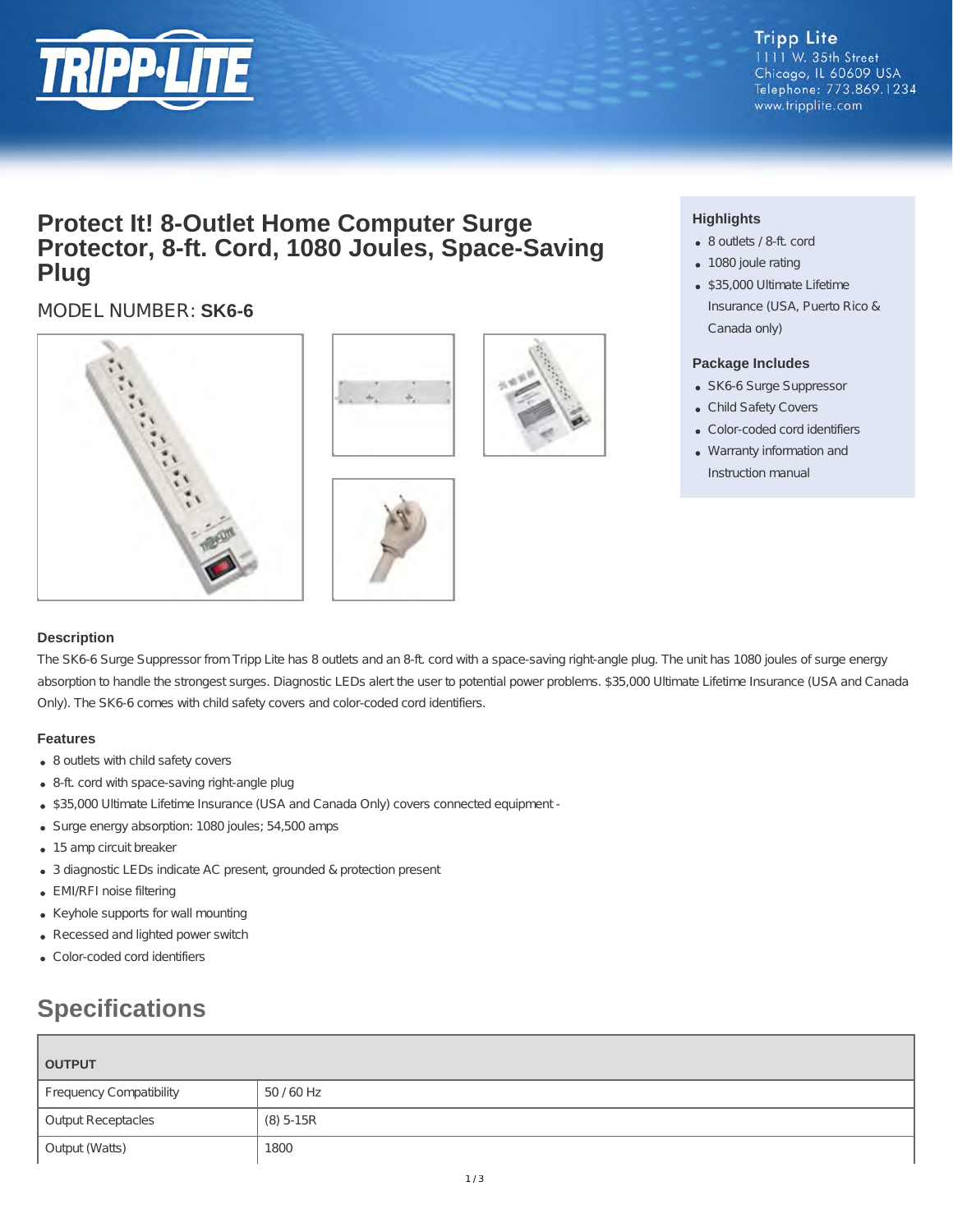

| Circuit Breaker (amps)                       | 15                                                                                 |  |
|----------------------------------------------|------------------------------------------------------------------------------------|--|
| <b>Transformer Accommodation</b>             | Holds up to 4 large transformer plugs                                              |  |
| Right-Angle Outlets                          | No                                                                                 |  |
| <b>INPUT</b>                                 |                                                                                    |  |
| Nominal Input Voltage(s) Supported           | <b>120V AC</b>                                                                     |  |
| Recommended Electrical Service               | 120V (110-125V)                                                                    |  |
| Input Connection Type                        | NEMA 5-15P input plug                                                              |  |
| Input Plug Features                          | Space-saving right angle plug                                                      |  |
| Input Cord Length (ft.)                      | 8                                                                                  |  |
| Input Cord Length (m)                        | 2.4                                                                                |  |
| Voltage Compatibility (VAC)                  | 120                                                                                |  |
| Right-Angle Plug                             | Yes                                                                                |  |
| <b>USER INTERFACE, ALERTS &amp; CONTROLS</b> |                                                                                    |  |
| Switches                                     | Two position red illuminated on/off power switch                                   |  |
| Diagnostic LED Details                       | PROTECTION PRESENT (green), GROUNDED (red) and LINE OK (green)                     |  |
| <b>SURGE / NOISE SUPPRESSION</b>             |                                                                                    |  |
| AC Suppression Joule Rating                  | 1080                                                                               |  |
| AC Suppression Response Time                 | $< 1$ ns                                                                           |  |
| <b>Protection Modes</b>                      | Includes full normal mode (H-N) and common mode (N-G / H-G) line surge suppression |  |
| Clamping Voltage (RMS)                       | 140                                                                                |  |
| AC Suppression Surge Current<br>Rating       | 54,500 amps                                                                        |  |
| UL1449 Let Through Rating                    | 400V - UL Verified                                                                 |  |
| Immunity                                     | Conforms to IEE 587 / ANSI C62.41                                                  |  |
| <b>DATALINE SURGE SUPPRESSION</b>            |                                                                                    |  |
| Telephone/DSL Protection                     | No                                                                                 |  |
| Cable (Coax) Protection                      | No                                                                                 |  |
| Network (Ethernet) Protection                | No                                                                                 |  |
| <b>PHYSICAL</b>                              |                                                                                    |  |
| Unit Dimensions (hwd / in.)                  | $1.5 \times 2.5 \times 13$                                                         |  |
| Unit Dimensions (hwd / cm)                   | $3.8 \times 6.4 \times 33$                                                         |  |
| Material of Construction                     | Plastic                                                                            |  |